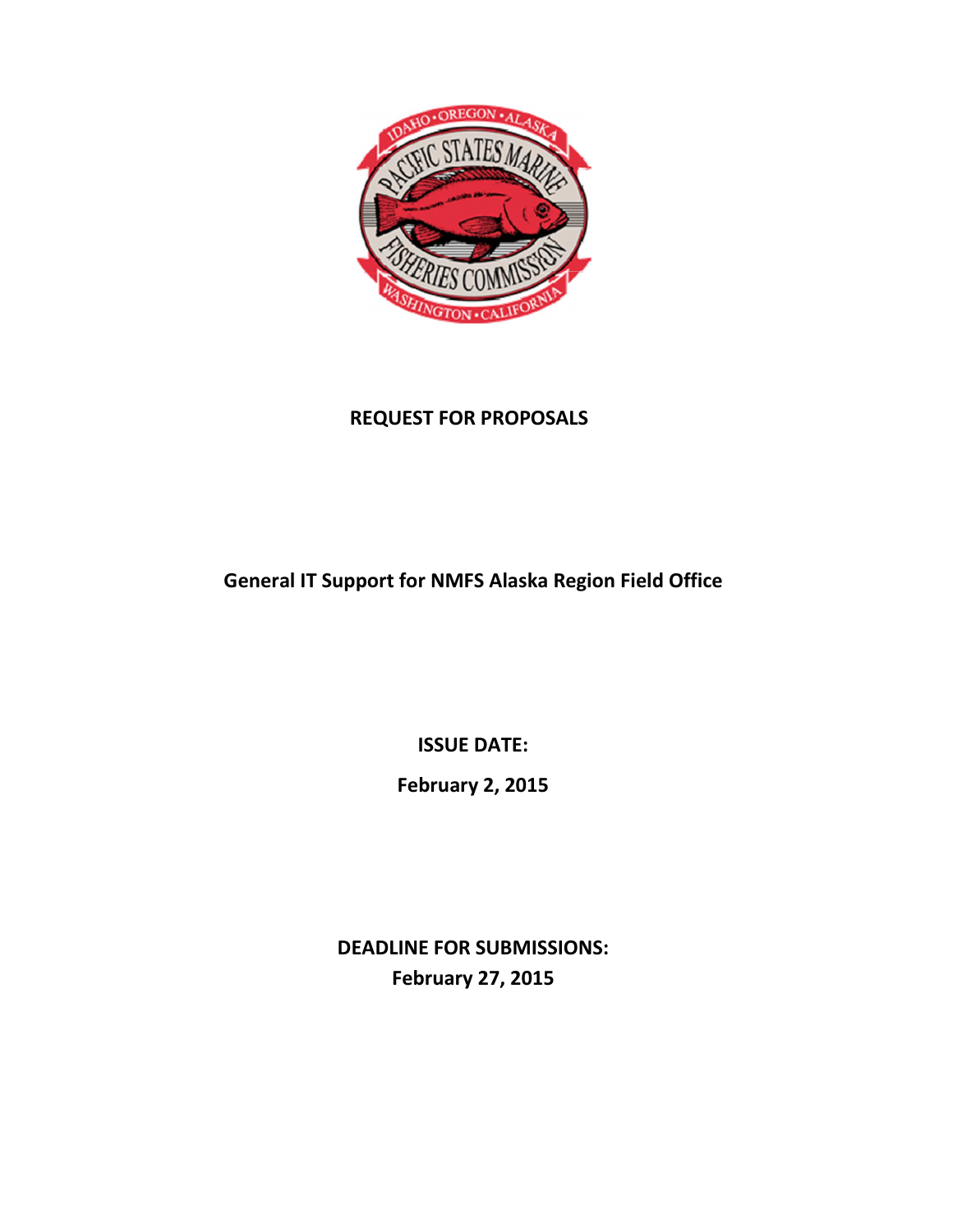## **Table of Contents**

| 3.5 SUBMISSION, MODIFICATION REVISION, AND WITHDRAWAL OF PROPOSALS 14 |  |
|-----------------------------------------------------------------------|--|
|                                                                       |  |
|                                                                       |  |
|                                                                       |  |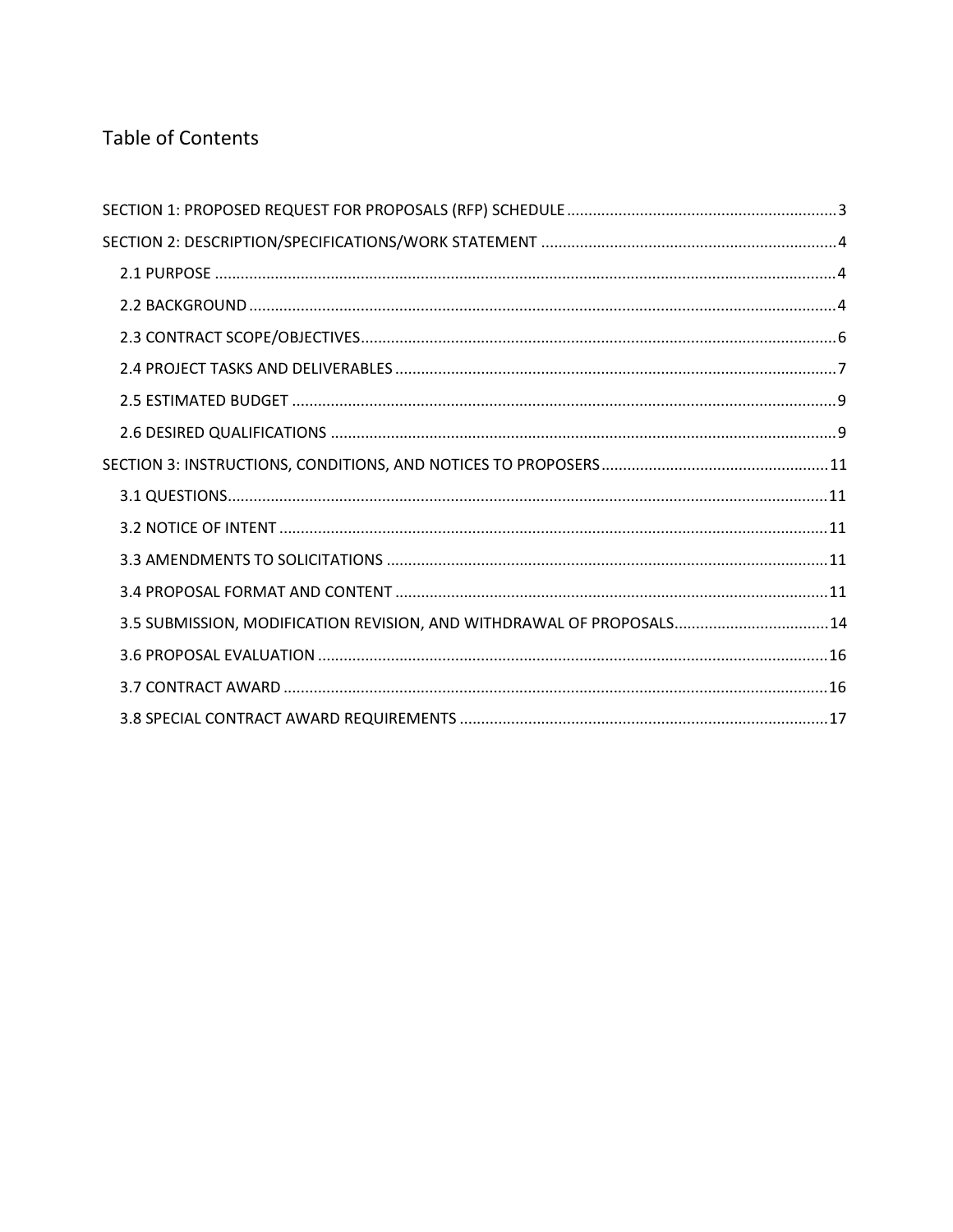## SECTION 1: PROPOSED REQUEST FOR PROPOSALS (RFP) SCHEDULE

#### GENERAL IT SUPPORT FOR NMFS ALASKA REGION FIELD OFFICE

| 2 February 2015  | Requests for Proposals (RFP) distributed and posted at:       |  |
|------------------|---------------------------------------------------------------|--|
|                  | http://www.psmfc.org/procurements/blog                        |  |
|                  |                                                               |  |
| 13 February 2015 | Deadline for Notice of Intent and written questions on RFP    |  |
|                  | Notice of Intent and written questions should be directed to: |  |
|                  | Michael Arredondo                                             |  |
|                  | 205 SE Spokane Street, Suite 100                              |  |
|                  | Portland, OR 97202                                            |  |
|                  | Email: contracting@psmfc.org                                  |  |
|                  |                                                               |  |
| 17 February 2015 | Answers to written questions posted on PSMFC website:         |  |
|                  | http://www.psmfc.org/procurements/blog                        |  |
|                  |                                                               |  |
| 27 February 2015 | Deadline for proposals                                        |  |
|                  | One (1) electronic copy to:                                   |  |
|                  | Michael Arredondo                                             |  |
|                  | 205 SE Spokane Street, Suite 100                              |  |
|                  | Portland, OR 97202                                            |  |
|                  | Email: contracting@psmfc.org                                  |  |
|                  |                                                               |  |

Tentative Schedule:

6 March 2015 Contract awarded to successful bidder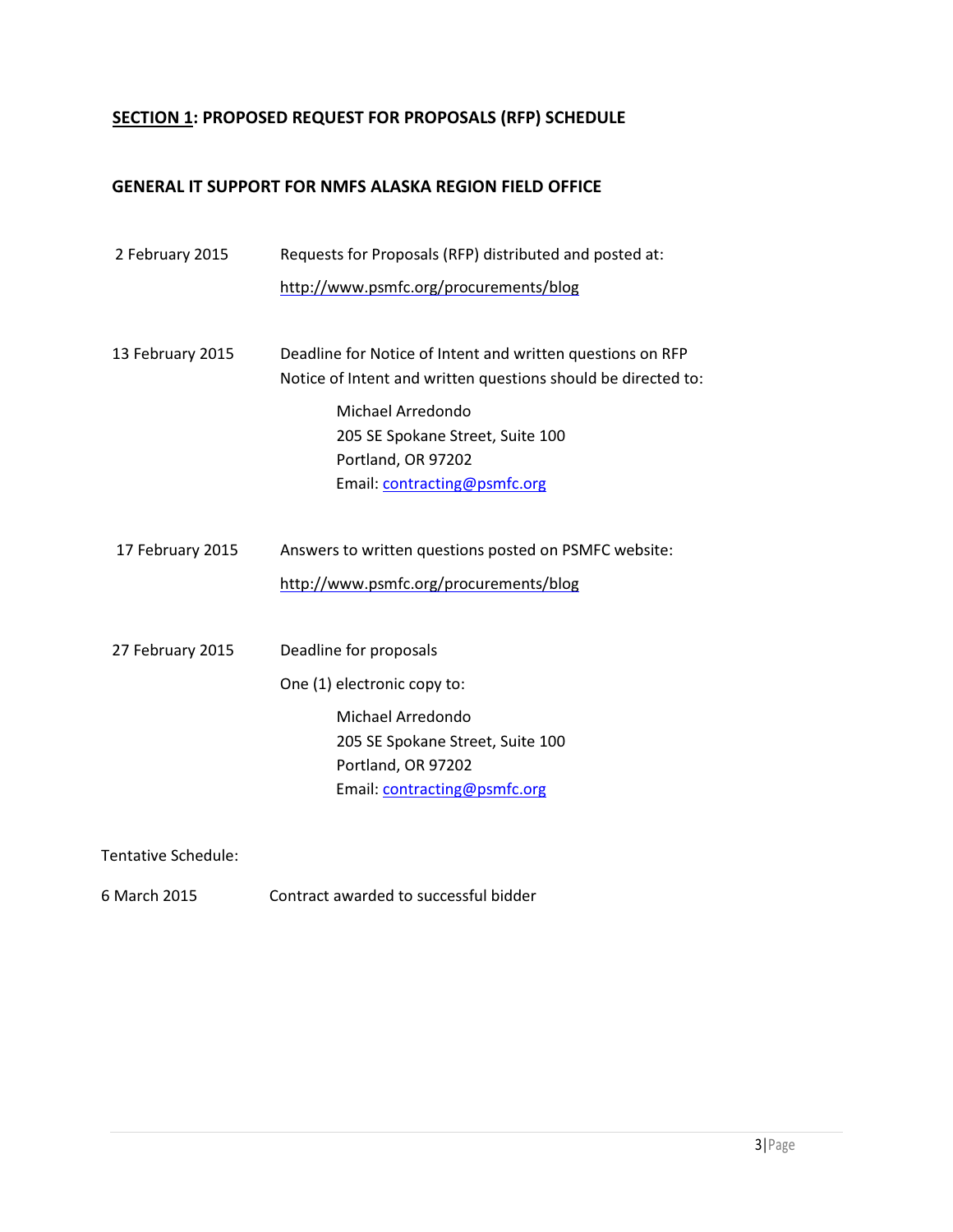## SECTION 2: DESCRIPTION/SPECIFICATIONS/WORK STATEMENT

#### 2.1 PURPOSE

Pacific States Marine Fisheries Commission is seeking one qualified firm to provide IT service support. This firm will support the National Marine Fisheries Service and its mission of sustainable fisheries management and its management of protected species and healthy marine habitats in Alaska. Contractor support, through a labor hour contract, is sought to increase capacity of fishery management systems for NMFS. Support will include programming of new and existing electronic reporting systems, development of fisheries management applications, and associated technical support.

### 2.2 BACKGROUND

NMFS, Alaska Region, is a pioneer in quota-based fisheries management programs, which allocate total allowable catch to vessels, groups of cooperating vessels or catch privileges to individuals. The backbone of these management programs are sophisticated reporting and catch accounting systems that operate in near real time and support multiple fisheries occurring simultaneously. Alaska's fisheries are valued at over \$2.5 billion per year and provide over half the volume of fish landings in the United States.

Management of this valuable resource demands responsible stewardship and involves complex management by a number of agencies including NMFS, the North Pacific Fishery Management Council (Council), Alaska Department of Fish and Game (ADF&G), and the International Pacific Halibut Commission (IPHC). These agencies work together to implement fishery management programs to address habitat concerns and accomplish catch limit and catch allocation objectives.

Regulatory amendments to fishery management plans in the North Pacific are frequent and widely considered to be the most complex in the nation. Complex data collection programs, database infrastructure and applications are required to support the sustainable management of Alaska fisheries and these require specialized application engineering knowledge and skills to successfully operationalize. Four major programs that are typical of the application complexity and nature of the work are: the Interagency Electronic Reporting System (IERS); the Catch Accounting System (CAS); the halibut and sablefish Individual Fishery Quota (IFQ) Program; and the ShoreZone mapping system.

NMFS Alaska Region, ADF&G, and IPHC jointly developed and maintain the IERS to collect data on commercial harvest and production of groundfish, halibut, salmon, and shellfish. Timely and accurate reporting of commercial fisheries harvest information, including bycatch of non-target species, is essential for effective in-season management of fisheries. The objective of the IERS is to create a single data collection system for commercial fisheries landings and production data in Alaska.

The goals of this consolidated data collection effort are to reduce reporting redundancy on the part of the seafood industry, to improve the timeliness of data availability to affected fisheries management staff, and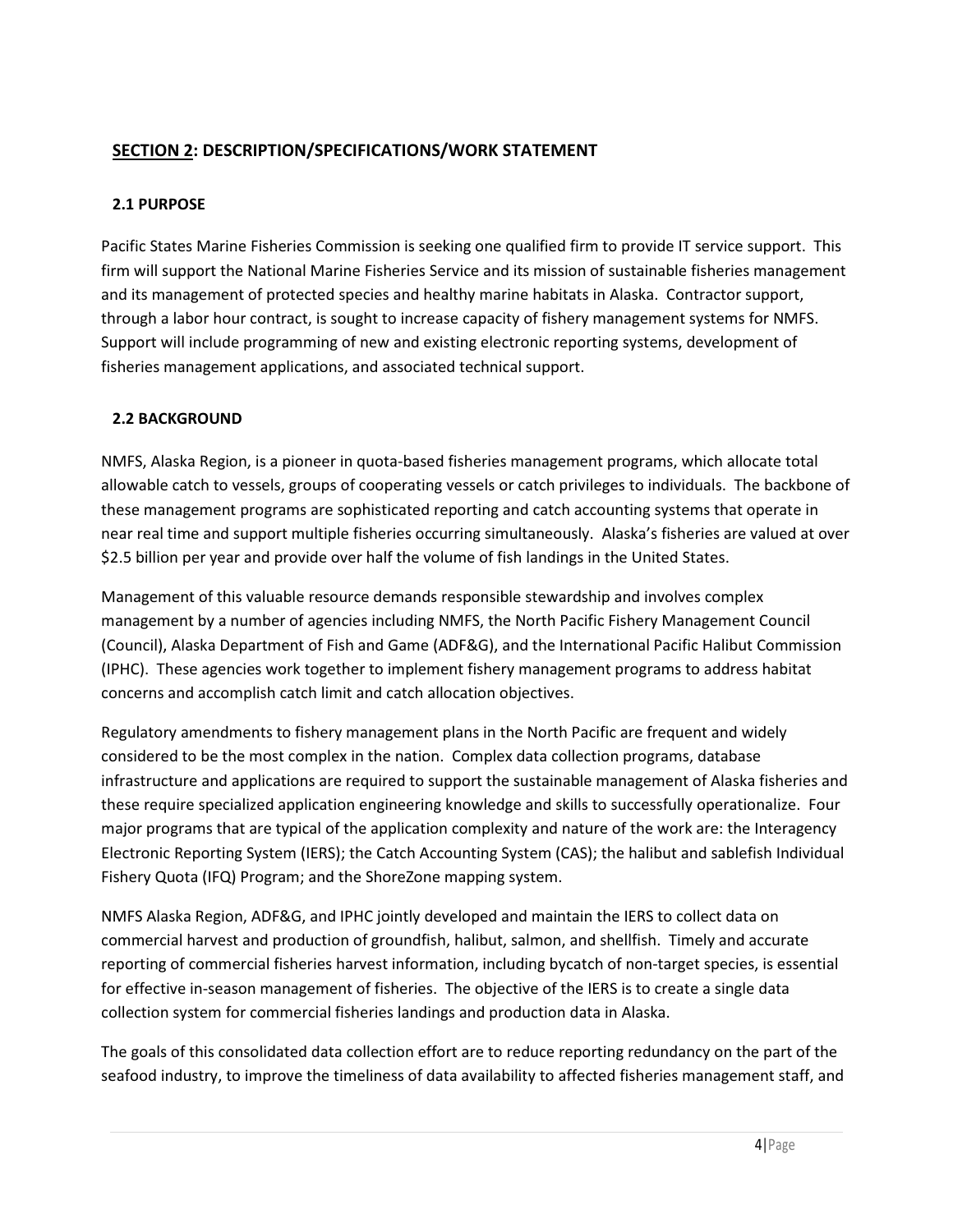to improve the quality of data submitted. The IERS supports seafood processors and other reporters with various levels of internet connectivity. IERS supports direct submission of data on the internet; email attachment of reports for intermittently connected systems such as those from Catcher/Processors, electronic capture of landing information via a flash drive and manual entry of reports.

Users of the IERS include all seafood processors in Alaska that receive groundfish from federally permitted fishers, all processors that receive crab managed under the crab rationalization program, registered buyers for halibut and sablefish, operators of vessels that receive or catch and process groundfish (mother ships and catcher/processors) and operators of tender vessels in the salmon fishery in Alaska.

The Catch Accounting System (CAS) creates total catch estimates for the groundfish fisheries in the Bering Sea/Aleutian Islands and Gulf of Alaska. Each year, over 600 quotas are established in CAS that matches the annual harvest specification tables for federally managed groundfish fisheries off Alaska. The output of CAS is the total amount of groundfish that is retained and the amount that is discarded at sea. In addition, the system creates estimates of the total amount of non-groundfish species, both prohibited species and non-target species that are caught in the groundfish fisheries.

CAS uses a combination of industry reports and onboard observer information to provide an estimate of total catch and bycatch. Industry reported data consists of catch and processed product amounts, and these reports are electronically recorded and submitted to NMFS via eLandings. The observer data are collected by the Alaska Fisheries Science Center (AFSC) using a stratified sampling design. Other sources of information come from the Alaska Commercial Fisheries Entry Commission (CFEC), which issues state permits and vessel licenses; and Vessel Monitoring Systems (VMS), which collect the position, time at a position, and course and speed of fishing vessels.

CAS is part of the larger NMFS database and, as such, interacts with data in the database such as permit information (e.g., federal fishing permits, federal processor permits, etc.), species, gear and areas. The primary customer of CAS is NMFS Inseason Management, and the information from the system is used to manage groundfish quotas and prohibited species catch limits. Other customers for CAS include the North Pacific Fisheries Management Council, groundfish stock assessment analysts, fishery participants, and nongovernmental organizations. Customers access the data using standard reports, ad hoc queries, database pushes, or database links.

The Individual Fishing Quota (IFQ) Program supports both the permits and the catch management for Halibut and Sablefish. Permits are issued for harvesting and receiving/processing halibut and non-trawl sablefish. For IFQ Halibut/Sablefish Permits, owners of vessels with specific historical participation in nontrawl halibut and sablefish fisheries were issued Quota Share (QS). An IFQ permit authorizes participation in fixed-gear harvests of Pacific halibut off Alaska and most sablefish fisheries off Alaska.

The permits are not specific to vessels. Permits are issued annually, at no charge, to persons holding fishable Pacific halibut and sablefish Quota Share (QS); or to those who are recipients of QS/IFQ or IFQ-only transfers from QS holders. Authorized pounds for annual IFQ permits are determined by the number of QS units held, the total number of QS units in the "pool" for a species and area and the total amount of halibut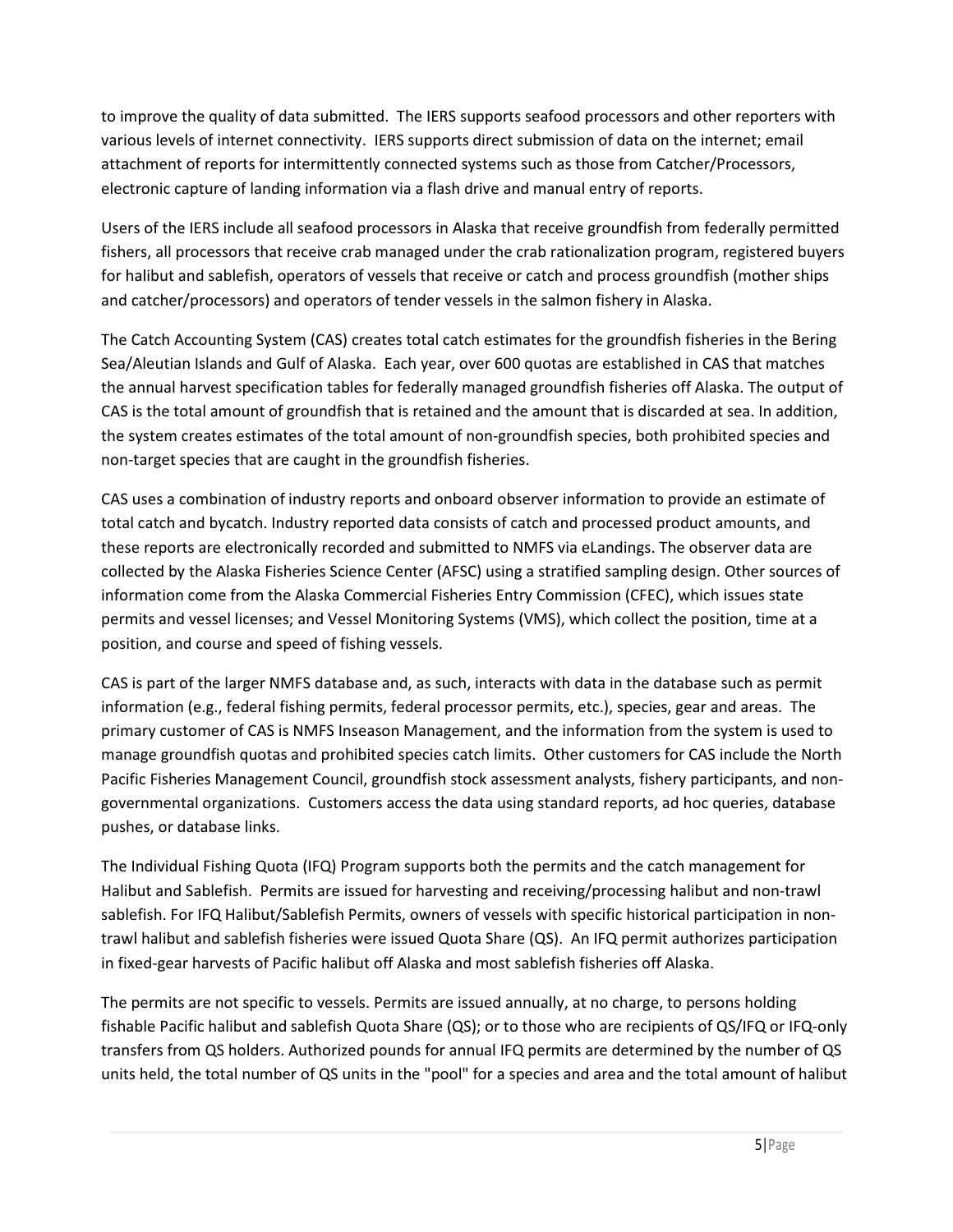or sablefish allocated for IFQ fisheries in a particular year; plus "adjustments" from prior year QS use.

The ShoreZone mapping system is a mapping and classification system that collates and interprets lowaltitude aerial imagery of the coastal environment. Its objective is to produce an integrated, searchable inventory of geomorphic and biological features of the intertidal and nearshore zones which can be used as a tool for science, education, management, and environmental hazard planning.

ShoreZone is supported through partnerships between NMFS and several other government agencies and non-governmental organizations. Large portions of southeastern and central Alaska have been imaged and mapped and the systems provides a catalog of geomorphic and biological resources at mapping scales of better than 1:10,000 and interactive ArcIMS web-site. The high resolution, attribute rich dataset is a useful tool for extrapolation of site data over broad spatial ranges and creating a variety of habitat models.

Alaska fisheries management systems are written primarily using Oracle backend database with logic written in a combination of PL/SQL, Java, Java Script, and related technologies (SQL Server and MySQL are also used). Development is for frameworks that include world-wide-web, Adobe Flex, and BIRT Reports. A variety of project management approaches are used including Agile.

## 2.3 CONTRACT SCOPE/OBJECTIVES

The selected contractor should possess relevant knowledge of the fishery management regimes in Alaska including the overarching policies and regulations that support North Pacific fisheries management. This knowledge is critical in order to evaluate how changes in regulations will impact fishery management systems and translate the regulatory actions into operable fishery management systems.

The contractor should also be knowledgeable of existing Alaska fishery management applications, such as IERS, CAS, the IFQ program and ShoreZone, or similarly complex programs, and understand how those systems interact and interconnect. The contractor must be capable of providing and managing a team composed of members of the firm and may also indicate a working relationship with specific subcontractors. The contractor will be thoroughly engaged with NMFS Alaska business practices and work in close consultation with agency personnel, including fishery managers, fishery regulation specialists, application developers, and technical support experts from NMFS; the Council; ADF&G; and IPHC to accomplish assigned tasks.

In order to efficiently and effectively accomplish the consultation and coordination with diverse, technical and non-technical agency staff and customers, the contractor should expect the majority of the work to occur on-site at NMFS Alaska locations including but not limited to Juneau and Anchorage.

The contractor shall furnish the necessary personnel, materials, services, equipment, and facilities to accomplish the required tasks. NMFS will provide access to agency systems as necessary. To be granted access to NMFS systems, contractor personnel will undergo security screening, which will include fingerprints and a background check. Fingerprints and the security application shall be coordinated and completed within the first week of each employee's assignment. NMFS may request the contractor to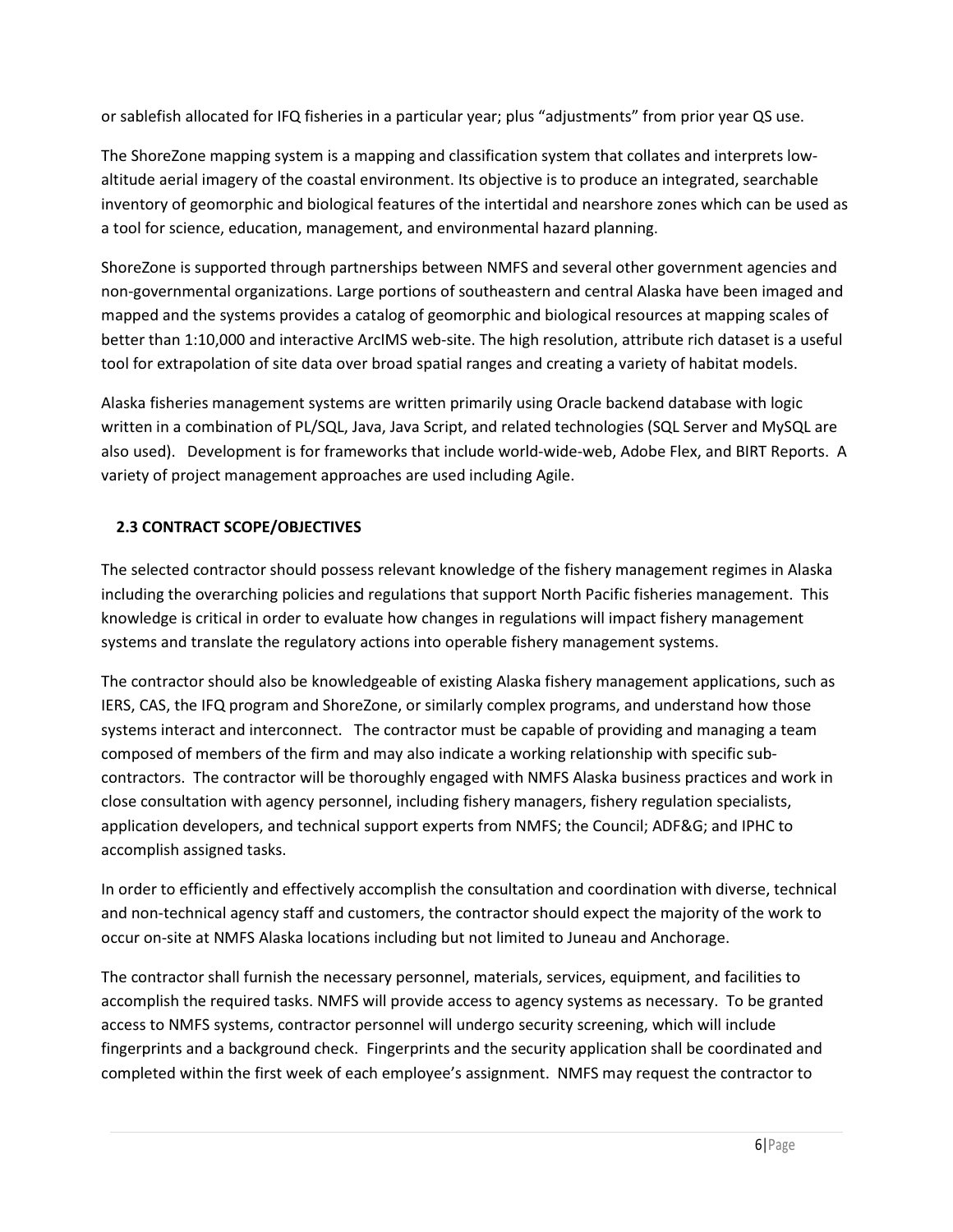obtain the services of a recognized expert for particular tasks such as testers, consultants, or reviewers.

## 2.4 PROJECT TASKS AND DELIVERABLES

The project will begin at time of award and continue through final acceptance. Each task will serve as a milestone for project review. Each task has a specific set of deliverables to be reviewed as acceptance criteria.

## Task 1 – General IT Support for Fishery Management Systems

Full price deadline: Upon contract expiration

Description: The NMFS AKR Information Services Division (ISD) provides information technology (IT) services to support the region's missions. NMFS AKR requires support in providing comprehensive IT services for the region to ensure their systems are secure, reliable, robust, and maintain the highest data quality. The required services are primarily for the development and maintenance of new and existing NMFS AKR systems, but may also include other services such as IT infrastructure support and records management.

A wide variety of expertise is necessary to develop, maintain, and upgrade Alaska Region's systems, which include both hardware and software, both in-house applications and COTS products, and both internally generated and externally mandated development projects. The areas of specialty include such things as applications development in Java, PL/SQL, and Flex; systems administrations of Linux, Solaris, and Windows; and the design and testing of data systems, applications, and infrastructure.

### The following subtasks are typical of work to be done through this task:

- Work closely with fishery managers to understand, identify, and document system requirements (e.g. business rules) arising from changes to fisheries management programs resulting from regulatory amendments to fishery management plans. Provide recommendations for design or architecture of system to be developed or changed while balancing the need for modernization with the requirement for consistency and integration with legacy fishery management systems supported by NMFS. Thorough understanding of current fishery management systems is required in order to discuss/engineer/assess proposed changes. Propose a range of alternative solutions as necessary.
- Develop system components that include Oracle PL/SQL database programs, Java applications, Flexbased applications, and web-based applications. Provide enhancements or bug fixes to existing applications. Assist with the generation of reports viewed internally and externally to NMFS. Perform security review and analysis of systems. Use industry best practices to ensure that developed systems are both secure and performant.
	- Work under this task will be initiated through a help desk style ticket system (JIRA). The work shall be thoroughly coordinated with stakeholders and NMFS technical leads to assess how the change will affect other systems. Use input from the JIRA ticket and NMFS technical leads and stakeholders to identify correct software changes to make.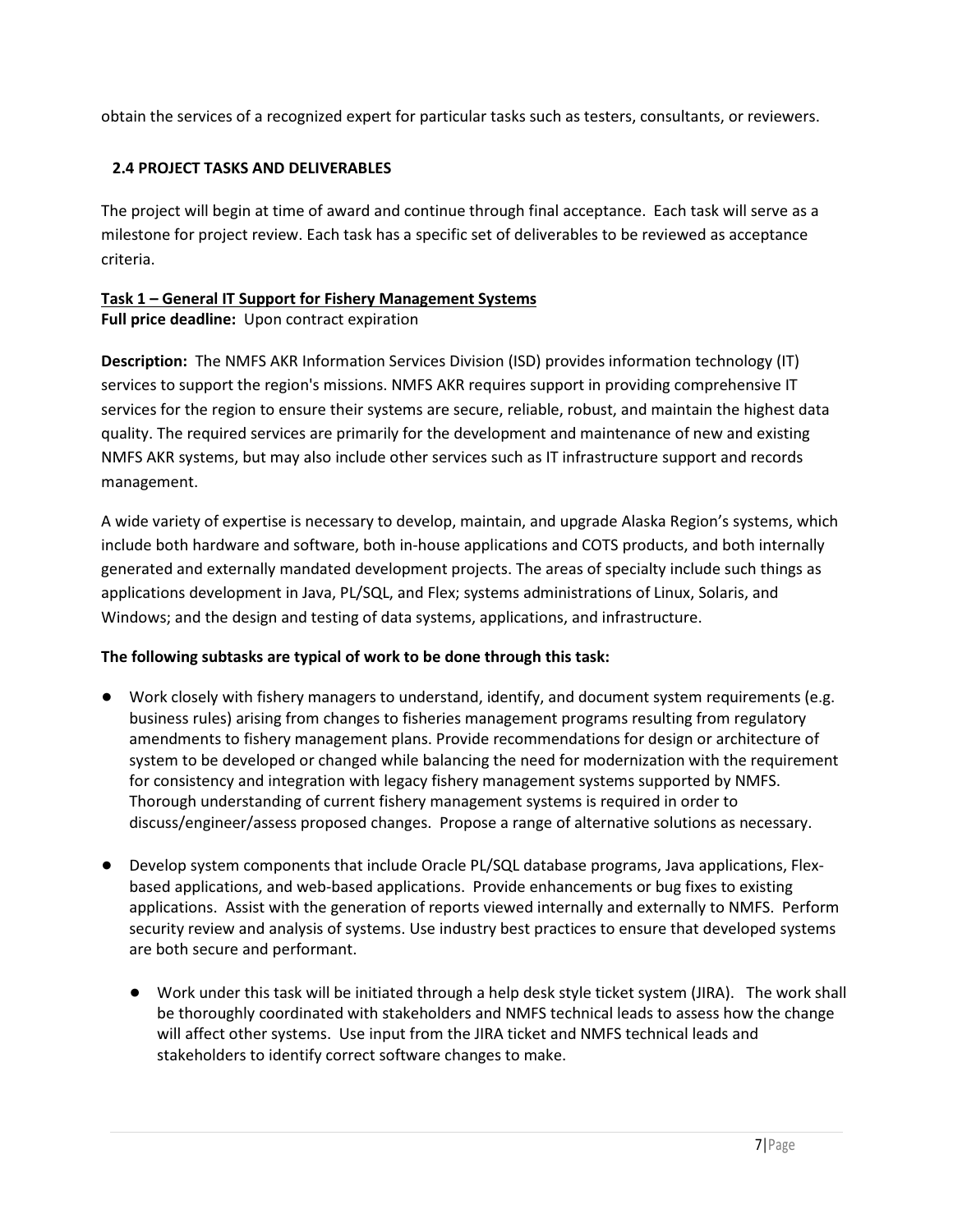- Develop or modify test plans for the development effort; implement or coordinate its execution with tester. Assist data owners with user acceptance testing; provide report on testing methodology and results for approval prior to final implementation.
- Perform final implementation (e.g. rollout to production) using established, or otherwise approved, NMFS procedures. Provide or improve system documentation, user manuals, help manuals, etc.

**Deliverable:** Application changes, with rollout coordination and reporting, BIRT reports and application infrastructure changes (i.e., changes to build environments), all in accordance with Regional standards, as defined by the AO branch chief.

#### Monthly Progress Reports:

The contractor will provide monthly progress reports with summary of activities completed under each task, estimated deadline for completion of the task, and any concerns or issues that need to be addressed.

#### Travel

Though no travel has been identified at this time, travel may be necessary to support the tasks identified. If travel is necessary, the travel costs will be responsibility of the contractor, and reimbursed at actual cost and up to the Federal GSA per diem rates listed at http://www.gsa.gov/.

#### Work Location

The contractor will be required to work on-site in Juneau for approximately 10-20 days per month to collaborate with NMFS AKR developers on task 1. Onsite work in Juneau will be performed at the Juneau Federal Building at 709, West  $9<sup>th</sup>$  Street, suite 420A. Workspace may be provided as needed.

For off-site work, VPN connectivity to NMFS AKR network will be made available, and is done through a single terminal server that the developer must Remote Desktop into. Direct access to NMFS AKR systems (e.g. servers, databases, network drives, etc.) from contractor workstations requires being on-site in Juneau.

#### Task 2 – IT Security Consultation and Training

Full price deadline: Upon contract expiration

Description: The contractor will provide an expert IT security specialist to provide consultation on specific Alaska Region topics. In addition, the expert will provide two, three day training sessions in Juneau to agency personnel. A training outline will be provided to the contractor and the final training agenda will be coordinated with the agency.

Deliverable: Two, three day training sessions will be provided to agency personnel at the Juneau Federal Building. The agency will provide the training facility location. The contractor will provide an expert IT security specialist to present an active, robust learning session tailored to the agency's needs.

#### General Performance Requirements

The performance deliverable for this contract will be a reliable suite of fisheries management applications and systems that accommodate the software and hardware maintenance needs of the users, as directed by NMFS AKR, and provides all of the capabilities requested during the contact period of performance.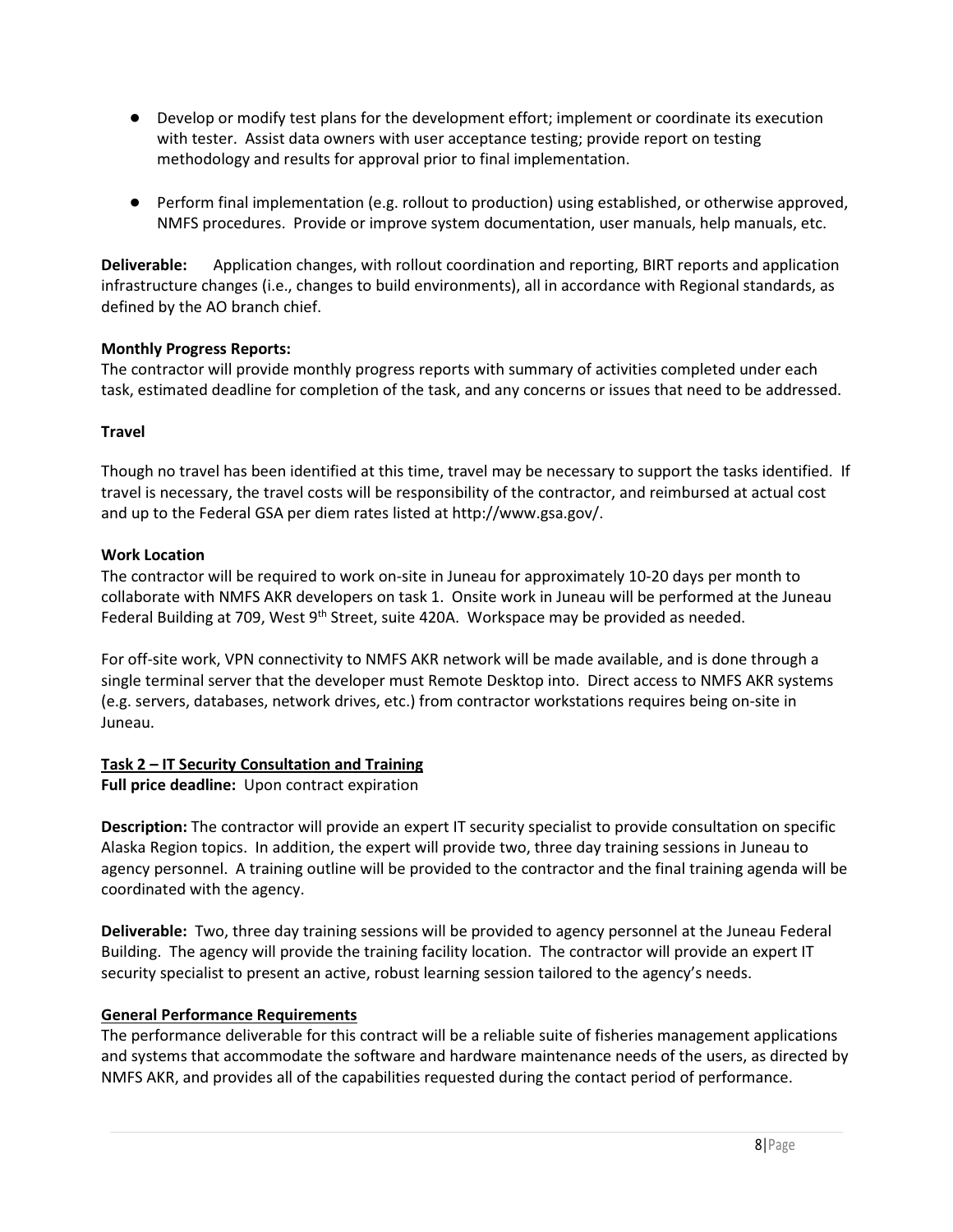All related code, documentation, and work products are government property, including:

- All database changes in production database, rollout scripts, and data migration scripts
- All Java code, with Javadocs, checked into NMFS AKR source control
- Build files and scripts checked into NMFS AKR source control
- BIRT report versions that make use of the new system
- All documentation updated in Confluence

#### Key Personnel

All personnel resources made available through this contract shall be deemed key personnel. Key personnel shall be available at the proposed level (hours per month) through the duration of the contract. In addition, all key personnel shall be available in Juneau, AK for as many as 20 days per month to meet face to face for coordination and communication on the project tasks.

#### 2.5 ESTIMATED BUDGET

It is estimated that there will be \$300,000 available for this work. Offerors should propose a budget based on the estimated number of hours to complete this work by employee and the hourly rates for each.

For Example:

| Senior Programmer Analyst     | 1,175 hours @ $\frac{5}{x}$ xxx/hr | \$xxxx.xx |
|-------------------------------|------------------------------------|-----------|
| Senior Database Administrator | 215 hours @ \$xxx/hr               | \$xxxx.xx |
| Senior System Administrator   | 490 hours @ \$xxx/hr               | \$xxxx.xx |
| Senior Network Administrator  | 235 hours @ \$xxx/hr               | \$xxxx.xx |
| Senior IT Security Specialist | 168 hours @ \$xxx/hr               | \$xxxx.xx |

#### 2.6 DESIRED QUALIFICATIONS

The desired qualifications below will be used to evaluate the technical proposals to determine which offer displays the best value. Qualifications listed below are in descending order of preference.

- Specialized experience and demonstrated competence of the firm, staff, and named subcontractors in completing fisheries management systems and electronic reporting of commercial marine fisheries information with experience occurring within the past four years. Particular emphasis will be placed on projects that involve complex fishery business rules, multiple reporting capabilities, multiple agencies with multiple reporting requirements; including specific experience and ability to:
	- o Demonstrate expertise in fisheries management software engineering using Oracle PL/SQL database programs, Java applications, and web-based applications
	- o Demonstrate knowledge of fishery and catch accounting business rules, commercial catch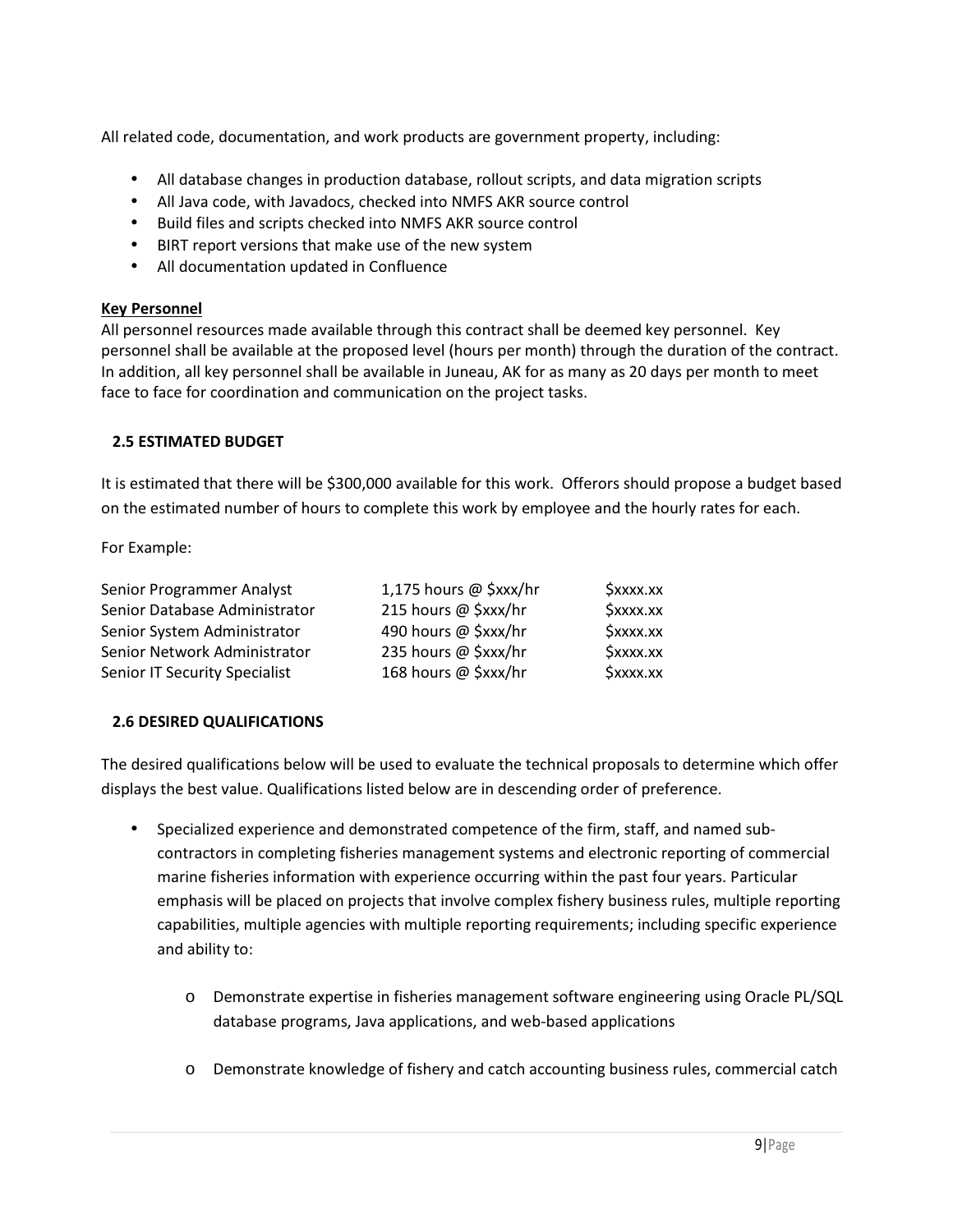reporting requirements, and reporting methods, and reporting codes pertinent to NMFS, State of Alaska and IPHC

- o Work with multi-agency committees, database structures, and data requirements on projects related to fisheries management
- o Ability to provide support throughout the state of Alaska and co-location support in Anchorage and Juneau as needed
- Direct experience with and knowledge of fisheries management agencies. This includes the knowledge of business rules associated with fishery management regulations (knowledge of Alaska management regulations is a plus), and fishery management systems such as Alaska Interagency Electronic Reporting System (IERS), the NOAA Fisheries Catch Accounting System (CAS), NOAA Fisheries Restricted Access Management web-based IFQ reporting system, and fish ticket systems. This experience and knowledge must include the past four years (since the year 2010).
- Key personnel shall be available at the proposed utilization levels (hours per week) throughout the duration of the contract. The proposal shall identify the name of each proposed resource; provide their resume (to support their level of knowledge and experience in applications development); indicate how many hours per week they are available to this contract and describe how they will remain available to this work while fulfilling obligations to other clients. Proposed key personnel will remain available at this utilization level for the entire contract period as needed.
- Demonstrate understanding and managerial approach of the project concept and scope of work. This includes the offeror's technical approach towards fulfilling contract requirements and the ability to provide the appropriate personnel levels and skill mixes as required under this solicitation. Attention also will be paid to the past performance of the firm in working on electronic reporting projects with subcontractors indicated in the proposal.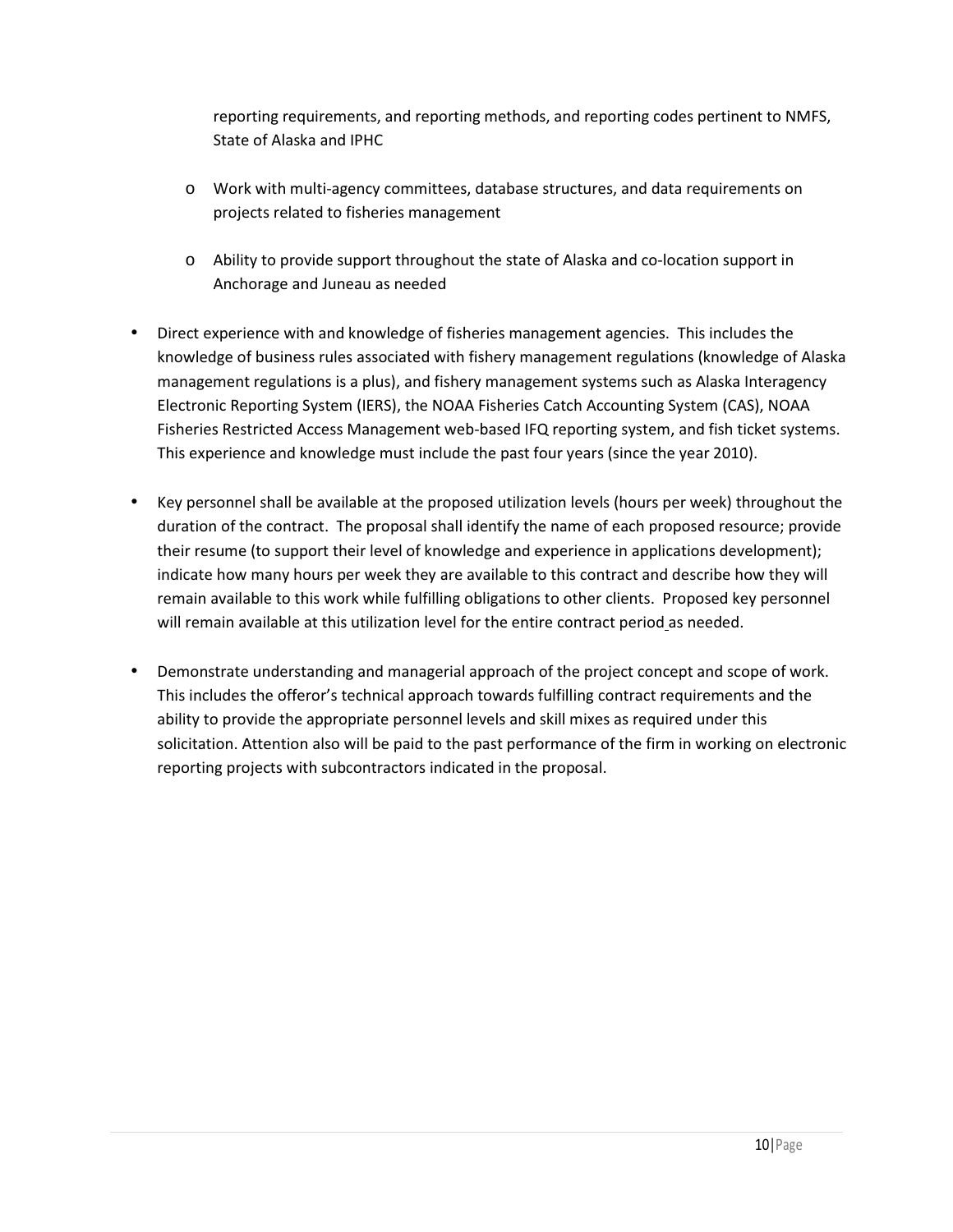#### SECTION 3: INSTRUCTIONS, CONDITIONS, AND NOTICES TO PROPOSERS

#### 3.1 QUESTIONS

Questions regarding this RFP shall be submitted in writing no later than 13 February 2015 to:

 Michael Arredondo 205 SE Spokane Street, Suite 100 Portland, OR 97202 Email: contracting@psmfc.org

#### 3.2 NOTICE OF INTENT

If your organization is interested in submitting a proposal, please send an email by 13 February 2015 to contracting@psmfc.org, notifying PSMFC of your intent to submit a proposal. Your "reply to" address will be added to an email list of interested vendors. This list will be used to notify interested vendors of any modifications to this RFP. If you do not submit a notice of intent, your organization will still be eligible to submit a proposal but you may not be aware of any potential changes to this RFP.

#### 3.3 AMENDMENTS TO SOLICITATIONS

If this solicitation is amended, all terms and conditions that are not amended remain unchanged. Proposers shall acknowledge receipt of any amendment to this solicitation in Proposer's cover letter.

#### 3.4 PROPOSAL FORMAT AND CONTENT

#### 3.4.1 General

Proposals should be prepared simply and economically, providing a straightforward, concise description of the vendor's ability to meet the requirements of the work outlined in this RFP.

Proposals may be submitted as an electronic file attached to an email message and sent to contracting@psmfc.org with the following inserted in the "subject" line of the email: "General IT Support for NMFS Alaska Region RFP." Emailed proposals must be received by the specified deadline according to the internal clock of PSMFC's server.

Proposers should use the following outline in organizing the content of their proposals:

#### 3.4.2 Cover Letter

The letter of transmittal shall, at a minimum, contain the following:

Identification of the Proposer, including business name, address, and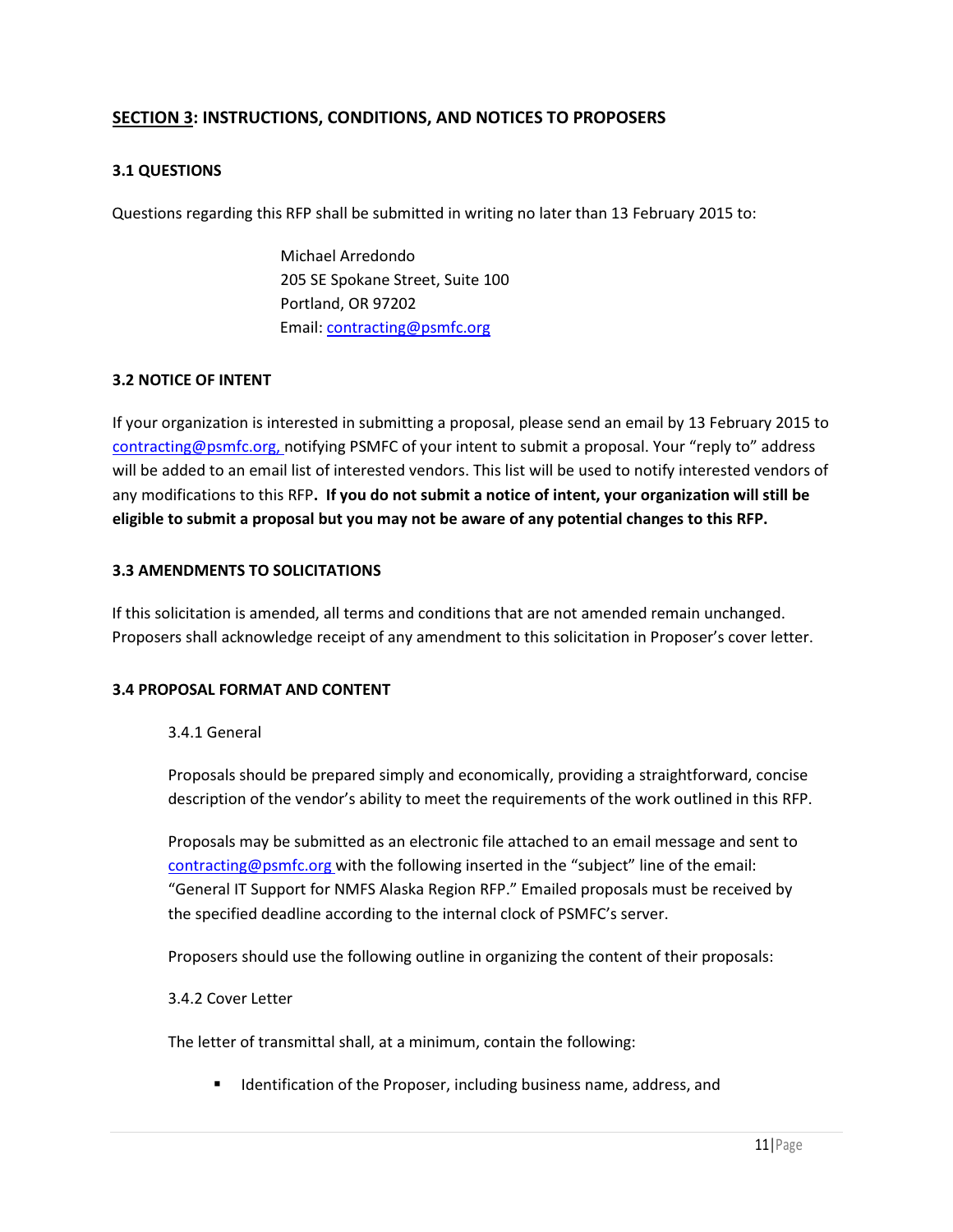telephone number;

- Name, title, address, telephone number, fax number, and email address of a contact person during the period of proposal evaluation;
- A statement that the proposal shall remain valid for a period not fewer than ninety (90) days from the due date of proposals;
- **IDENTIFICATION IN ADAMALY** Idention contained in the proposal that the Proposer deems to be, and establishes as, confidential or proprietary and wishes to be withheld from disclosure to others under the US Freedom of Information Act. A blanket statement that all contents of the proposal are confidential or proprietary will not be honored by PSMFC); and
- The signature and typed name of the person authorized to bind the offering firm to the terms of the proposal

#### 3.4.3 Table of Contents

Insert a complete table of contents for material included in the proposal, including page numbers.

#### 3.4.4 Qualifications, Related Experience and References

3.4.4.1 Overview: This section should establish the ability of the Proposer to satisfactorily perform the work described in the Scope of Work (Section 2.3 of this RFP) by reasons of: demonstrated competence in the services to be provided; the nature and relevance of similar work currently being performed or recently completed; record of meeting schedules and deadlines of other clients; competitive advantages over other firms in the same industry; strength and stability as a business concern; and supportive client references. Information should be furnished for both the Proposer and any subcontractors included in the offer.

3.4.4.2 Furnish background information about your firm, including date of founding, legal form (i.e., sole proprietorship, LLC, corporation/state of incorporation), number and location of offices, principle lines of business, number of employees, day/hours of operation and other pertinent data. Disclose any conditions (e.g., bankruptcy or other financial problems, pending litigation, planned office closures, impending mergers) that may affect the Proposer's ability to perform in accordance with a resulting contract. Certify that the firm is not debarred, suspended or otherwise declared ineligible to contract by any federal, state, or local public agency.

3.4.4.3 Describe your firm's most noteworthy qualifications for providing the required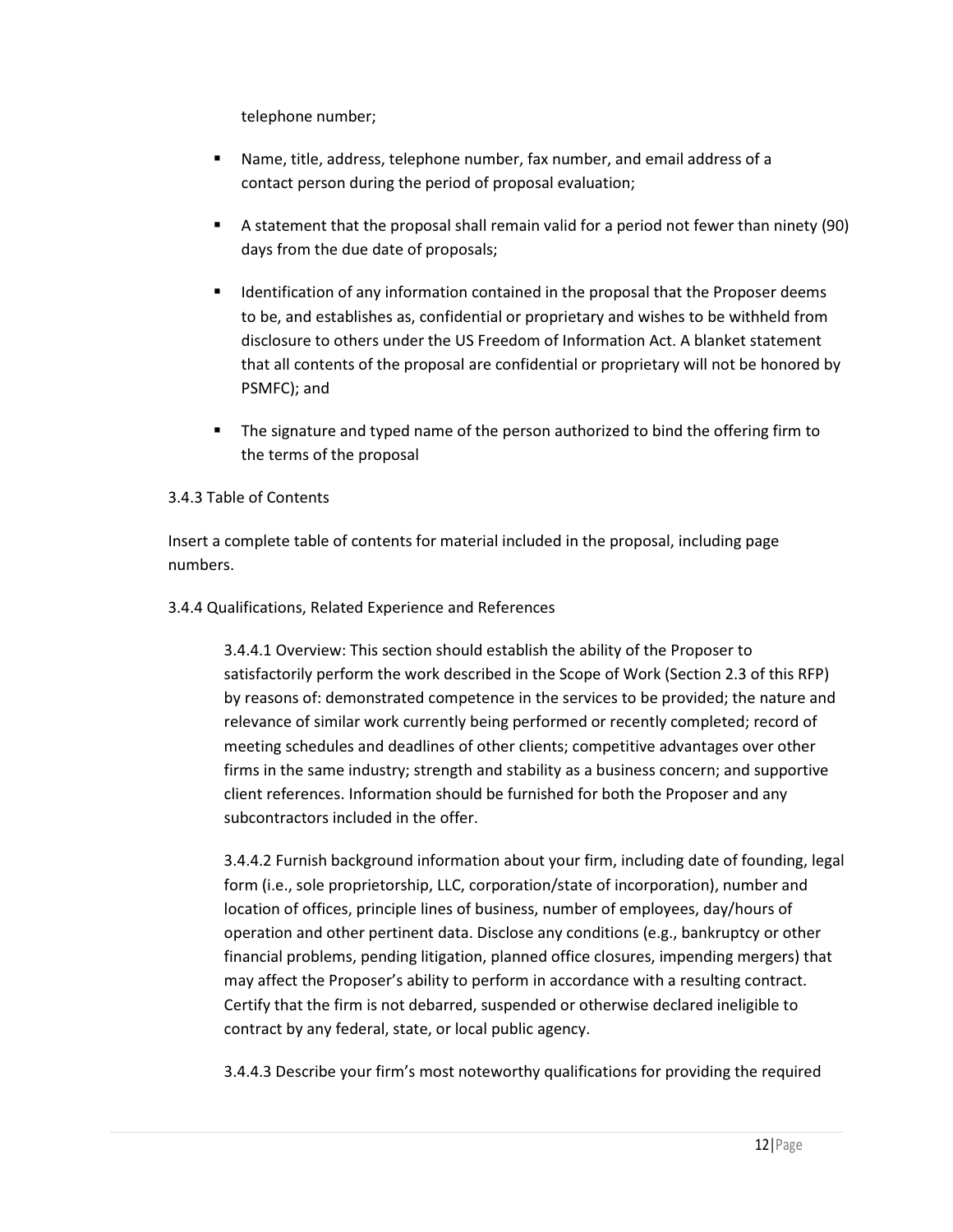services, including years of experience providing like services. Specifically highlight those qualifications that distinguish you from others and those that meet the desired qualifications specified in Section 2.6.

3.4.4.4 List any other public agencies to which your firm has provided general IT services.

3.4.4.5 Identify at least three (3) former clients that PSMFC may contact as references and who can independently evaluate the Proposer's expertise in this area. Describe the work performed for the client and include the name, job title, address, and phone number of a contact person for each reference.

3.4.4.6 Describe other lines of business in which your firm is engaged.

3.4.4.7 If your organization is a subsidiary or division of a parent firm, provide similar background information on the parent company and identify any other affiliated companies.

3.4.4.8 Disclose any existing or potential conflicts of interest between the scope of work required by PSMFC and your firm's other business activity.

#### 3.4.5 Work Plan / Technical Approach

3.4.5.1 This section should demonstrate the Proposer's understanding of PSMFC's and NMFS's objectives and requirements, demonstrate the proposer's ability to meet those requirements, and outline clearly and concisely the plan for accomplishing the specified work.

3.4.5.2 Describe succinctly how your firm would accomplish the work and satisfy PSMFC's objectives as described in this RFP.

#### 3.4.6 Cost

3.4.6.1 This section should disclose all charges that will be assessed to PSMFC as a result of the services provided by Proposer.

3.4.6.2 Quote an estimated total fee and total hourly fees for completing all requirements outlined in the Scope of Work.

3.4.6.3 Quote rates for additional, optional consulting hours that may be required for special projects/consulting work.

3.4.6.4 State your preference for how payments should be made (e.g., monthly, quarterly, semi-annually).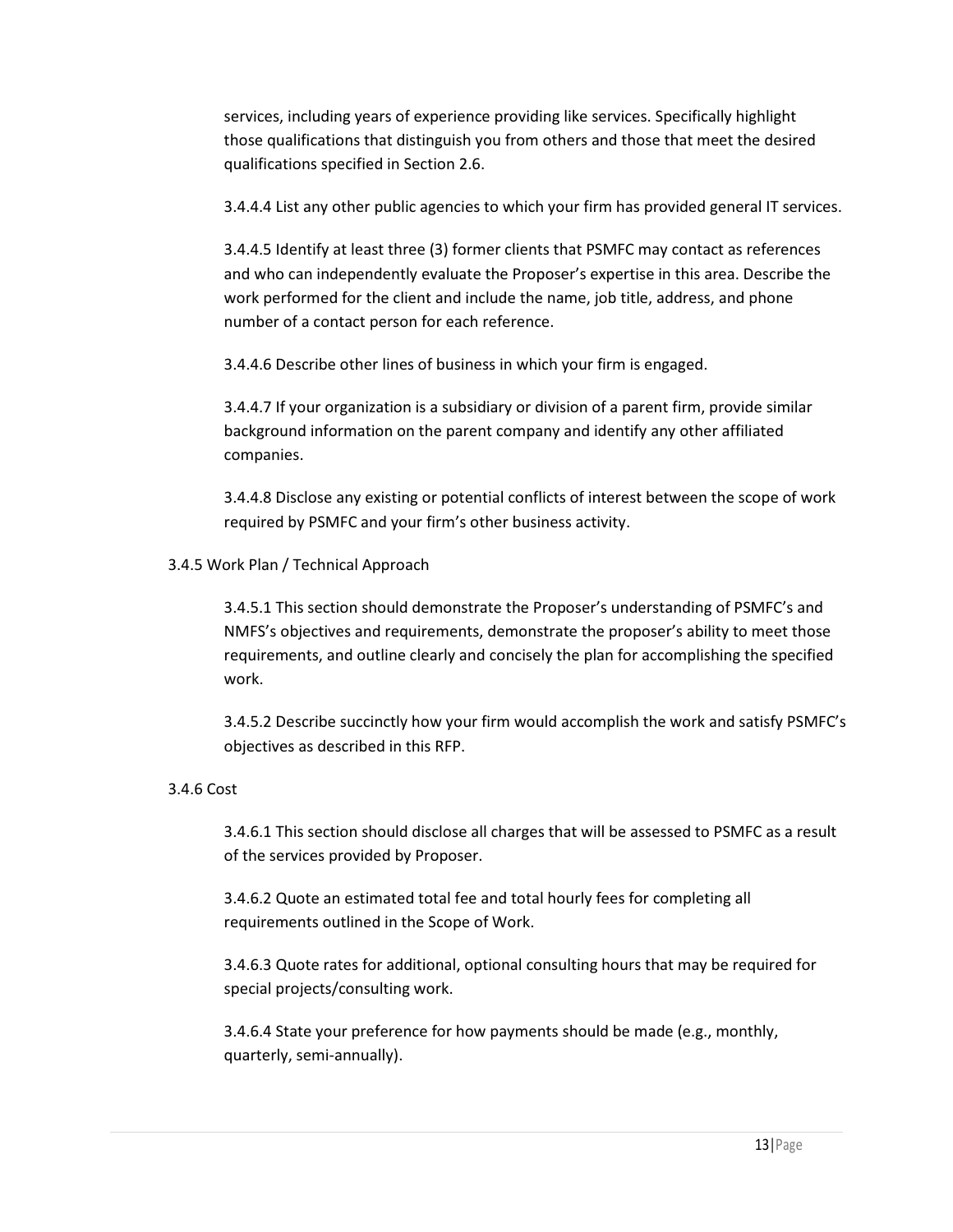3.4.6.5 For all fees listed above, provide quotes for the initial term. The total fees shall include all expenses and costs, including direct labor, supplies, travel, indirect costs and profit.

#### 3.4.7 Exceptions / Deviations

State any exceptions or deviations from the requirements stated in this RFP. If your firm wishes to present alternative approaches to meet PSMFC's work requirements, these should be thoroughly explained.

3.4.8 Appendices

3.5.8.1 Furnish as appendices supporting documents requested in the preceding instructions.

3.5.8.2 Include any additional information you deem essential to proper evaluation of your proposal and which is not solicited in any of the preceding sections.

#### 3.5 SUBMISSION, MODIFICATION REVISION, AND WITHDRAWAL OF PROPOSALS

3.5.1 Deadline for proposals is 27 February 2015

3.5.2 Proposals by electronic copy must be submitted to:

 Attn: Michael Arredondo 205 SE Spokane Street, Suite 100 Portland, OR 97202 Email: contracting@psmfc.org

3.5.3 Proposals and modifications to proposals may be submitted via electronic copy in PDF or MS Word format.

3.5.4 PSMFC reserves the right to consult with and to consider information from its own sources, including information from state and federal agencies regarding the proposer's prior performance or the status of outstanding investigations or warrants involving the proposer.

3.5.5 Proposers are responsible for submitting proposals, and any modification of revisions, so as to reach PSMFC by 4:00 p.m., Pacific, on 27 February 2015.

#### 3.5.6 Late proposals

3.5.6.1 Any proposal, modification, or revision at the PSMFC office designated in the solicitation after the exact time specified for receipt to offers is "late" and will not be considered unless it is received before award is made, the PSMFC Fiscal Manager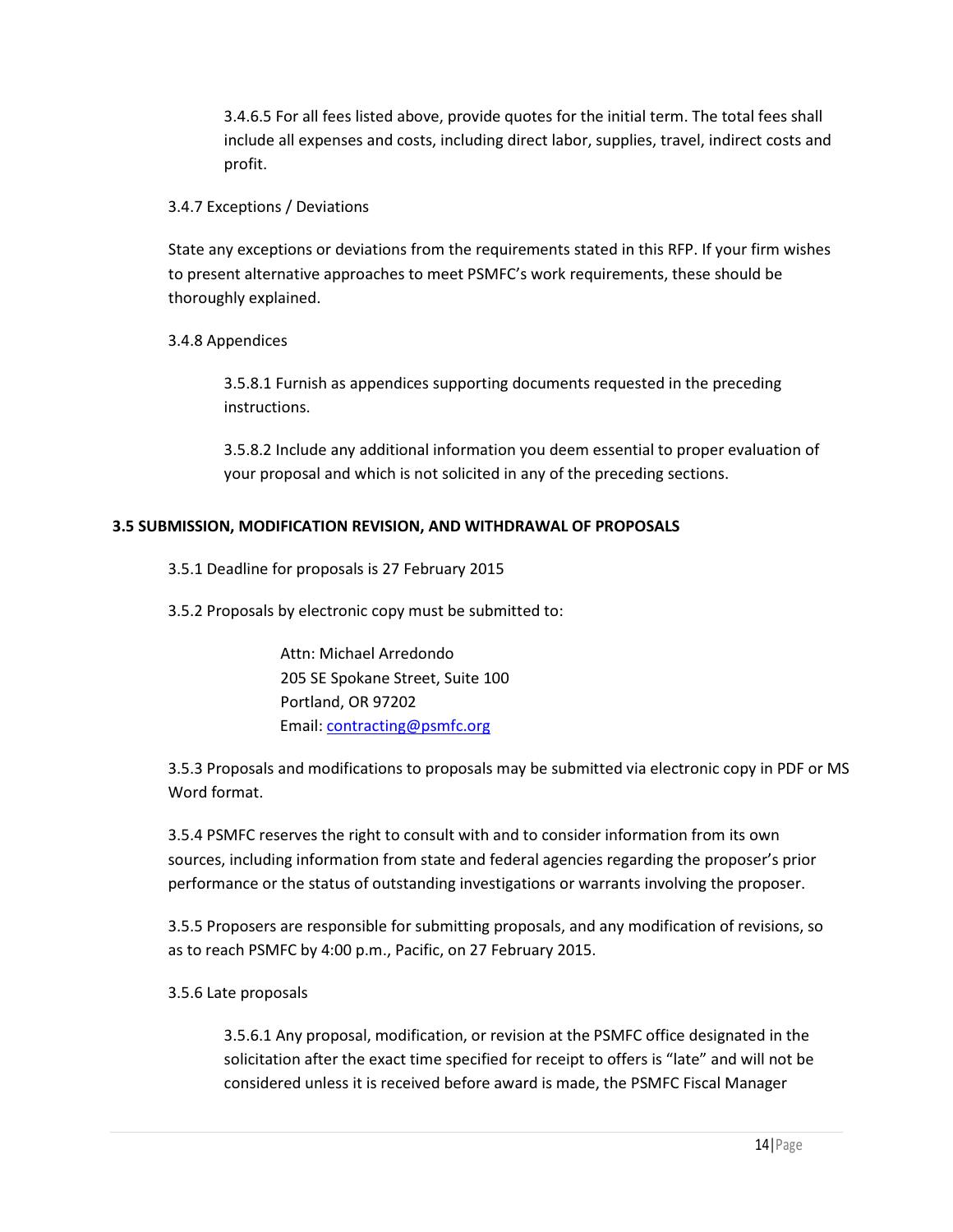determines that accepting the late offer would not unduly delay the acquisition; and

3.5.6.2 There is acceptable evidence to establish that it was received at the PSMFC installation designation for receipt of offers and was under the PSMFC's control prior to the time set for receipt to offers; or

3.5.6.3 It is the only proposal received.

3.5.6.4 However, a late modification of an otherwise successful proposal that makes its terms more favorable to the PSMFC will be considered at any time it is received and may be accepted.

3.5.6.5 Acceptable evidence to establish time of receipt at the PSMFC installation includes the time/date stamp of that installation on the proposal wrapper, other documentary evidence of receipt maintained by the installation, or oral testimony or statements of PSMFC personnel.

3.5.6.6 If an emergency or unanticipated event interrupts normal PSMFC processes so that proposals cannot be received at the office designated for receipt of proposals by the exact time specified in the solicitation, and urgent PSMFC requirements preclude amendment of the solicitation, the time specified for receipt of proposals will be deemed to be extended to the same time of day specified in the solicitation on the first work day on which normal PSMFC processes resume.

3.5.6.7 Proposals may be withdrawn by written notice received at any time before award. Proposals may be withdrawn in person by an offer or an authorized representative, if the identity of the person requesting withdrawal is established and the person signs a receipt for the proposal before award.

3.5.7 Proposers shall submit proposals in response to this solicitation in English and in U.S. dollars.

3.5.8 Proposers may submit modifications to their proposals at any time before the solicitation closing date and time, and may submit modifications in response to an amendment, or to correct a mistake at any time before award.

3.5.9 Proposers may submit revised proposals only if requested or allowed by PSMFC.

3.5.10 Proposals may be withdrawn at any time before award. Withdrawals are effective upon receipt of notice by the Fiscal Manager.

3.5.11 Each Proposal must state that it is a firm offer which may be accepted within a period of ninety (90) days. Although the contract is expected to be awarded prior to that time, the ninety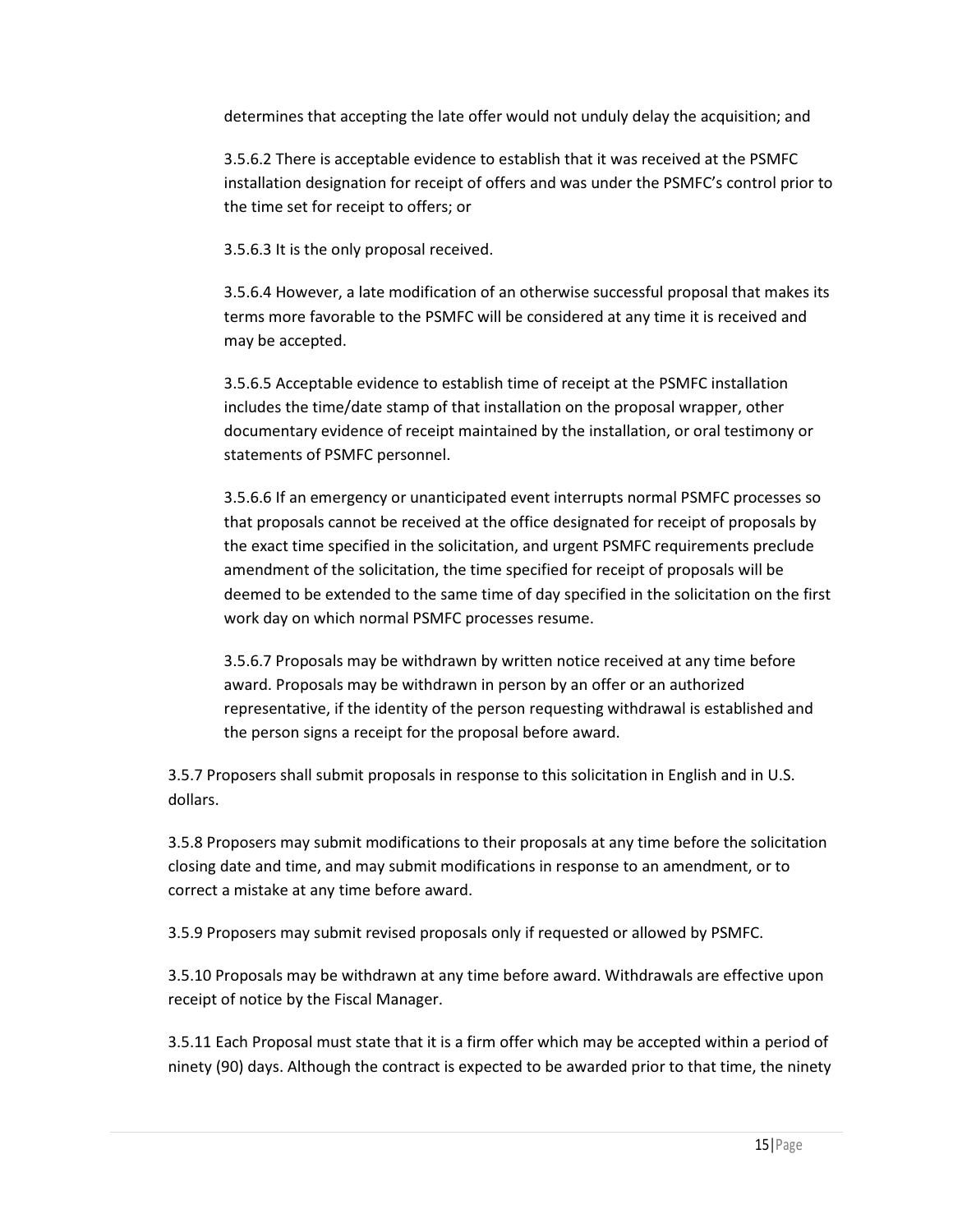day period is requested in order to allow for unforeseeable delays.

3.5.12 Proposer shall submit the name, address, and telephone number of the person(s) with the authority to bind the firm, as well as to answer questions or provide clarification concerning the firm's proposal.

3.5.13 PSMFC is not liable for any costs incurred by vendors/contractors in developing or submitting their response to this RFP.

#### 3.6 PROPOSAL EVALUATION

3.6.1 General. All proposals received in accordance with these RFP instructions will be evaluated to determine if they are complete and meet the requirements specified in this RFP. An award will be made to the Proposer whose offer is judged to be the most advantageous to PSMFC. PSMFC expressly reserves the right to reject any and all proposals and make no award under this RFP, or to negotiate separately with competing vendors.

3.6.2 Process. All Proposals received in accordance with these RFP instructions will be reviewed, analyzed, evaluated and scored in accordance with the criteria described below. If needed, additional information may be requested from one or more Proposers.

3.6.3 Request for additional information. During the evaluation period, PSMFC may request additional information in order to fairly evaluate a Proposer's offer. If such information is required, the Proposer will be notified in writing (or by email) and will be permitted a reasonable period of time to respond.

3.6.4 Evaluation Criteria. By use of numerical and narrative scoring techniques, proposals will be evaluated by PSMFC against the factors specified below. The relative weights of the criteria – based on a 100-point scale – are shown in parentheses. Within each evaluation criterion listed, the sub-criteria are those described in Section 3.4, "Proposal Format and Content." The evaluation criteria are:

3.6.4.1 Qualifications, experience, references, and ability to carry out the Scope of Work (40 points);

3.6.4.2 Work Plan/Technical Approach (40 points);

3.6.4.3 Cost (20 points)

#### 3.7 CONTRACT AWARD

3.7.1 All qualified proposals will be evaluated and an award will be made to the firm whose combination of qualifications, cost and technical offers is deemed to be in the best interest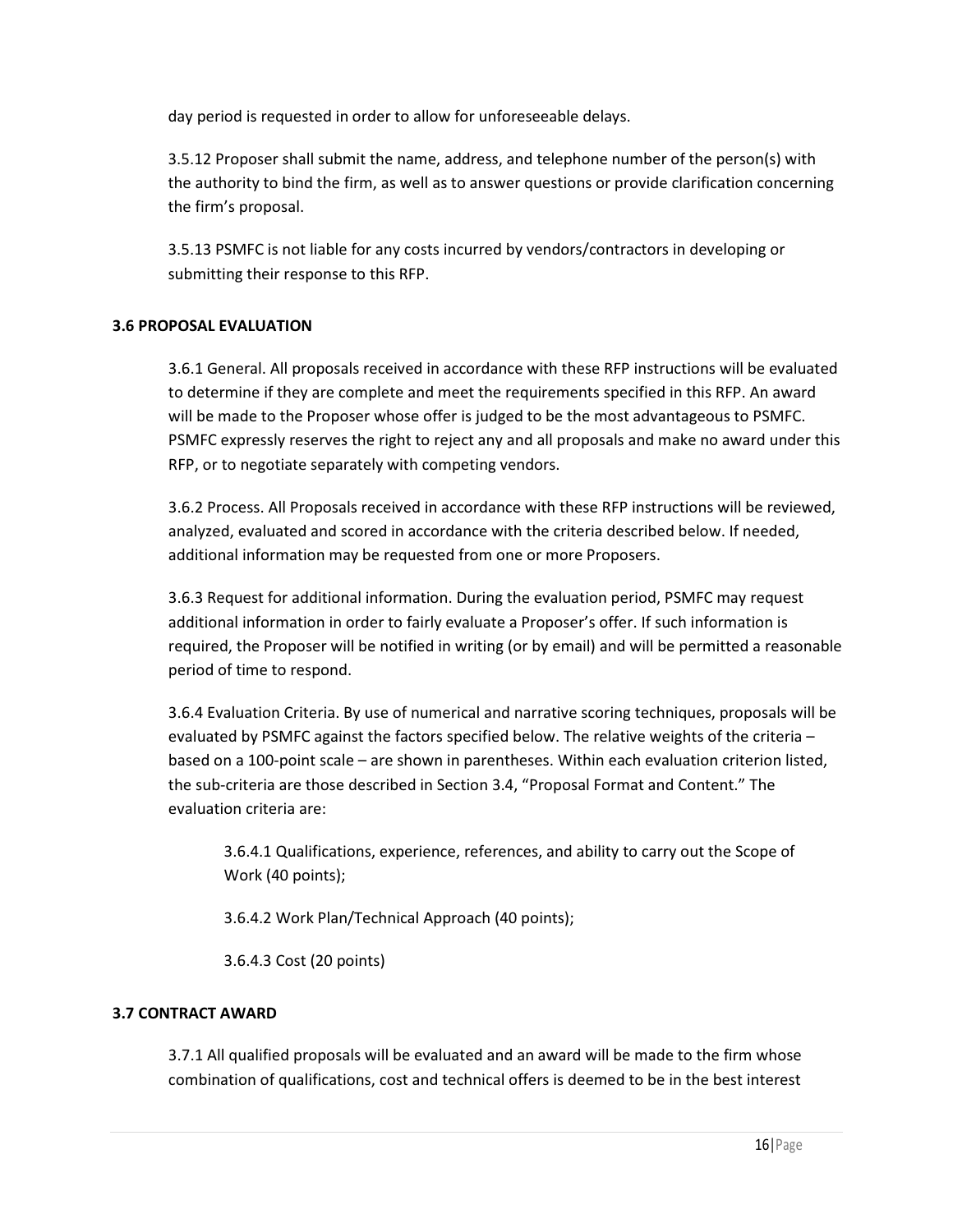of PSMFC.

3.7.2 The PSMFC may reject any or all of the proposals if such action is in the PSMFC's interest.

3.7.3 The PSMFC may waive informalities and minor irregularities in proposals received.

3.7.4 The PSMFC reserves the right to make an award on any item for a quantity less than a quantity offered, at the unit cost or price offered, unless the offer specifies otherwise in the proposal.

3.7.5 The PSMFC reserves the right to make multiple awards if, after considering the additional administrative cost, it is in the PSMFC's best interest to do so.

3.7.6 Exchanges with proposers after receipt of a proposal do not constitute a rejection or counteroffer by the PSMFC.

3.7.7 The PSMFC may determine that a proposal is unacceptable if the prices proposed are materially unbalanced between line items or subline items. Unbalanced prices exist when, despite an acceptable total evaluated price, the price of one or more contract line items is significantly overstated or understated as indicated by the application of cost or price analysis techniques. A proposal may be rejected if the PSMFC Fiscal Manager determines that the lack of balances poses an unacceptable risk to the PSMFC.

3.7.8 If a cost realism analysis is performed, cost realism may be considered by the source selection authority in evaluating performance or schedule risk.

3.7.9 The PSMFC may disclose the following information in post award debriefings to other proposers:

3.7.9.1 The overall evaluated cost of price and technical rating of the successful proposer;

3.7.9.2 The overall ranking of all proposers, when any ranking was developed by the agency during source selection; and

3.7.9.3 A summary of the rationale for award.

#### 3.8 SPECIAL CONTRACT AWARD REQUIREMENTS

#### 3.8.1 Conflict of Interest

The Proposer warrants that, to the best of the Proposer's knowledge and belief, there are no relevant facts or circumstances which could give rise to an organizational conflict of interest, as defined in the Federal Acquisition Regulations (FAR) Subpart 9.5, or that the Proposer has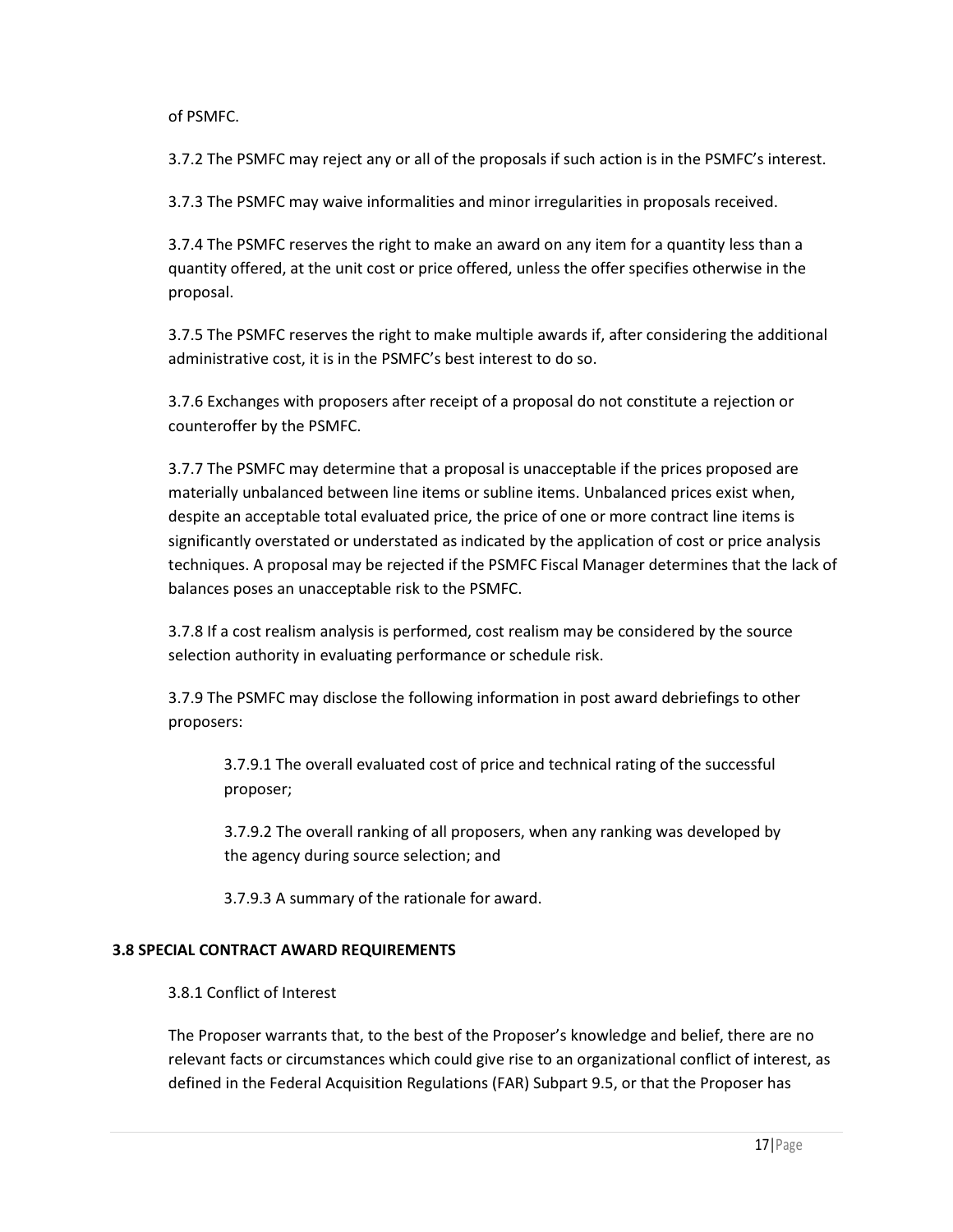disclosed all such relevant information.

The Proposer agrees that if an actual or potential organizational conflict of interest is discovered after award, the Proposer will make full disclosure in writing to the PSMFC Fiscal Manager. This disclosure shall include a description of actions that the Proposer has taken or proposes to take, after consultation with the PSMFC Fiscal Manager, to avoid, mitigate, or neutralize the actual or potential conflict.

Remedies – The PSMFC Fiscal Manager may terminate the contract for convenience, in whole or in part, if it deems such termination necessary to avoid an organizational conflict of interest. If the Proposer was aware of a potential organizational conflict of interest prior to award or discovered an actual or potential conflict after award and did not disclose or misrepresented relevant information to the PSMFC Fiscal Manager, PSMFC may terminate the contract for default, debar the Proposer from PSMFC contracting, or pursue such other remedies as may be permitted by law.

The Proposer further agrees to insert provisions that shall conform substantially to the language of this clause, including this paragraph, in any subcontract, personnel agreement, or consultant agreement hereunder.

#### 3.8.2 Indemnification

Contractor shall indemnify and hold harmless PSMFC and its officers, agents, employees, boards and commissions, against any and all loss, damages, liability, claims, suits, costs and expense whatsoever, including reasonable attorney's fees, regardless of the merits or outcome of any such claim or suit arising from or in any manner connected to Proposer's negligent performance of services provided or work conducted as a result of this RFP.

#### 3.8.3 Insurance

Minimum Coverages Required. The Contractor selected for this project will be required to present evidence to show, at a minimum, the amounts of insurance coverage indicated below. Contractor is also responsible for any Subcontractors maintaining sufficient limits of the same coverage required by Contractor and the Contractor is responsible for collecting Certificates of subcontractors, as per below:

- Workers' Compensation and Employer's Liability –All employers, including Contractor, that employ subject workers who work under this contract shall comply with State Worker's Compensation laws applicable to the State where the work is performed. Contractor shall ensure that each of its sub-contractors complies with these requirements. Not required for sole proprietors.
- Commercial General Liability Insurance covering bodily injury and property damage in a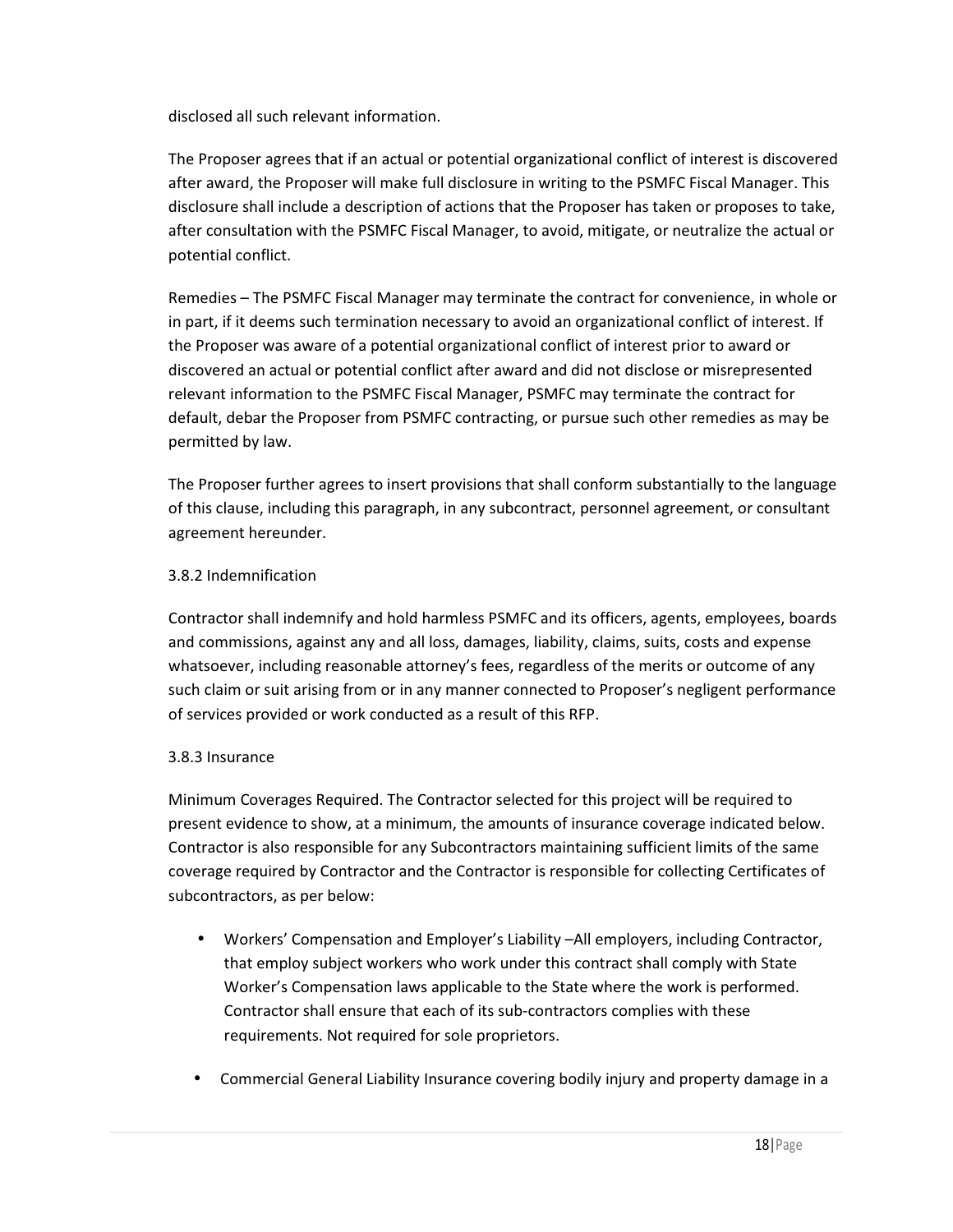form and with coverages that are satisfactory to PSMFC. This insurance shall include personal and advertising injury liability, products and completed operations. Coverage may be written in combination with Automobile Liability Insurance (with separate limits). Coverage shall be written on an occurrence basis. Combined single limit per occurrence shall not be less than \$300,000 for each job site or location. Each annual aggregate limit shall not be less than \$300,000

• Commercial Business Automobile Liability Insurance covering all owned, non-owned, or hired vehicles. This coverage may be written in combination with the Commercial General Liability Insurance (with separate limits). Combined single limit per occurrence shall not be less than \$ 300,000. Use of personal automobile insurance instead of commercial business automobile insurance may be substituted for sole proprietorships. Note: The sole proprietor must either carry a Business Use Endorsement or insure that business use is covered under their personal auto policy.

Subrogation Waiver Provision. Contractor agrees that in the event of loss due to any of the perils for which Contractor is required to provide or perils insured under State Act Workers' Compensation or Commercial Business Automobile Liability Insurance, Contractor shall look solely to its insurance for recovery. Contractor shall hereby grant to PSMFC, its officers, agents, employees, boards, commissions, on behalf of any insurer providing Business Auto Liability, State Act Workers' Compensation, or equivalent Policy coverage to either Contractor of PSMFC with respects to the services of Contractor herein, a waiver of any right to subrogate which any such insurer of said contractor may acquire against PSMFC, its officers, agents, employees, boards, and commissions by virtue of the payment of any loss under such insurances.

Evidence of Insurance Provision. Before the final execution of this contract, Contractor and any Subcontractors shall produce a standard Accord form Certificates of Insurance with Insurance Carriers acceptable to the PSMFC, evidencing all required insurances. The Certificate shall also comply with the Additional Insured Provision, Subrogation Waiver Provision and forward actual endorsements from the Contractor's insurance carriers evidencing required coverage amendments.

Renewal/Cancellation. The respective Insurance Carriers and the Certificate of Insurance shall allow for a minimum of 30 day written notice of cancellation, nonrenewal or reduction of required coverages before the expiration date thereof and the Certificate shall delete the word(s) "endeavor" and the last two lines of a standard Accord Certificate ("But failure to mail such notice shall impose no obligation or liability of any kind upon the company, its agents or representatives"). Renewal Certificates evidencing the same shall be received 10 days prior to the expiration of the coverages so evidenced. The Certificate evidencing all requirements herein and any reduction of required coverages or cancellation shall be sent to PSMFC Attn: Rick Masters, 205 SE Spokane Suite 100, Portland, OR 97202. Upon request, Contractor shall furnish PSMFC or the appointed Broker the same evidence of insurance for its subcontractors as PSMFC